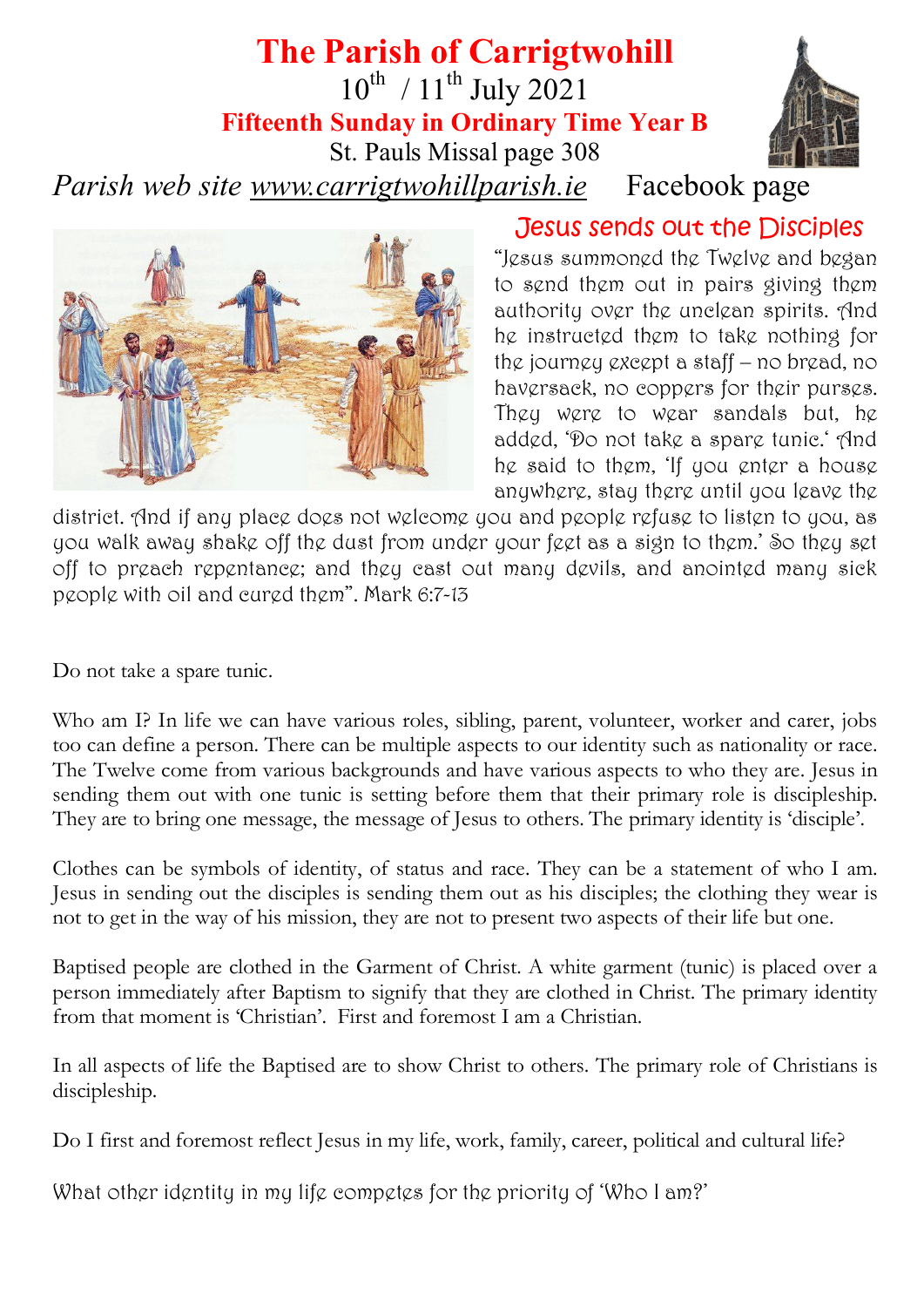# Celebrating Safely in Covid -19 Times

Please abide by these guidelines to ensure respect for one another as we emerge from Covid -19 restrictions slowly.

- *The capacity of the Church is 70 to 80 people at this time due to having two sections that are 4 metres apart.*
- *Enter by the main door and use all doors to exit, side aisles exit by side. doors, centre aislse exit by main door, beginning with seats nearest the door.*
- *Sanitise hands on entry and exit to the Church.*
- *Sanitise your seat with sanitising wipes available before and after use.*
- *Household units may sit on the same seat in the middle aisles.*
- *Couples and individuals may sit on the side aisles seats nearest the aisle and not next to the radiators.*
- *A face covering /mask must be worn.*
- *Do not gather in Church grounds before or after Mass.*
- *Holy Communion will be brought to people.*
- *If one wishes to receive Holy Communion, stand and receive on your hands.*
- *If a person is feeling unwell, please stay at home until you feel better.*
- *Cough, sneeze into your elbow or tissue.*
- *Do not touch unnecessary surfaces.*

# *Postures during Mass*

- *Stand for the entrance to end of Opening Prayer.*
- *Sit for readings. Stand for Gospel. Sit for Homily.*
- *Stand for Creed and Intercessions*
- *Stand for Eucharistic Prayer when the priest says "pray brothers and sisters that my sacfricie and yours …………." until the Lamb of God.*
- *Stand to receive Holy Communion.*
- *Stand for Concluding Prayer and blessing.*
- *Singing will be led by Cantor(s) or priest. The congregation is asked not to join vocally in this at the present time but to sing in your hearts and minds.*

#### **Saturday evening Mass and every Saturday for July and August will be in the Cemetery at 6pm, (weather permitting) due to the increase in the number attending outdoor events being 200.**

# **Volunteers for Stewarding and cleaning of the Church**

Please contact the Parish Office or Fr. Winkle if you can help.

Thanks to those who clean the Church at present, it is greatly appreciated. Another group of three people would be a great help.

**Parish Office:** The Office is closed Tuesday and Wednesday this week. **The Church** is opened every day from 9.30 to 6.00pm this week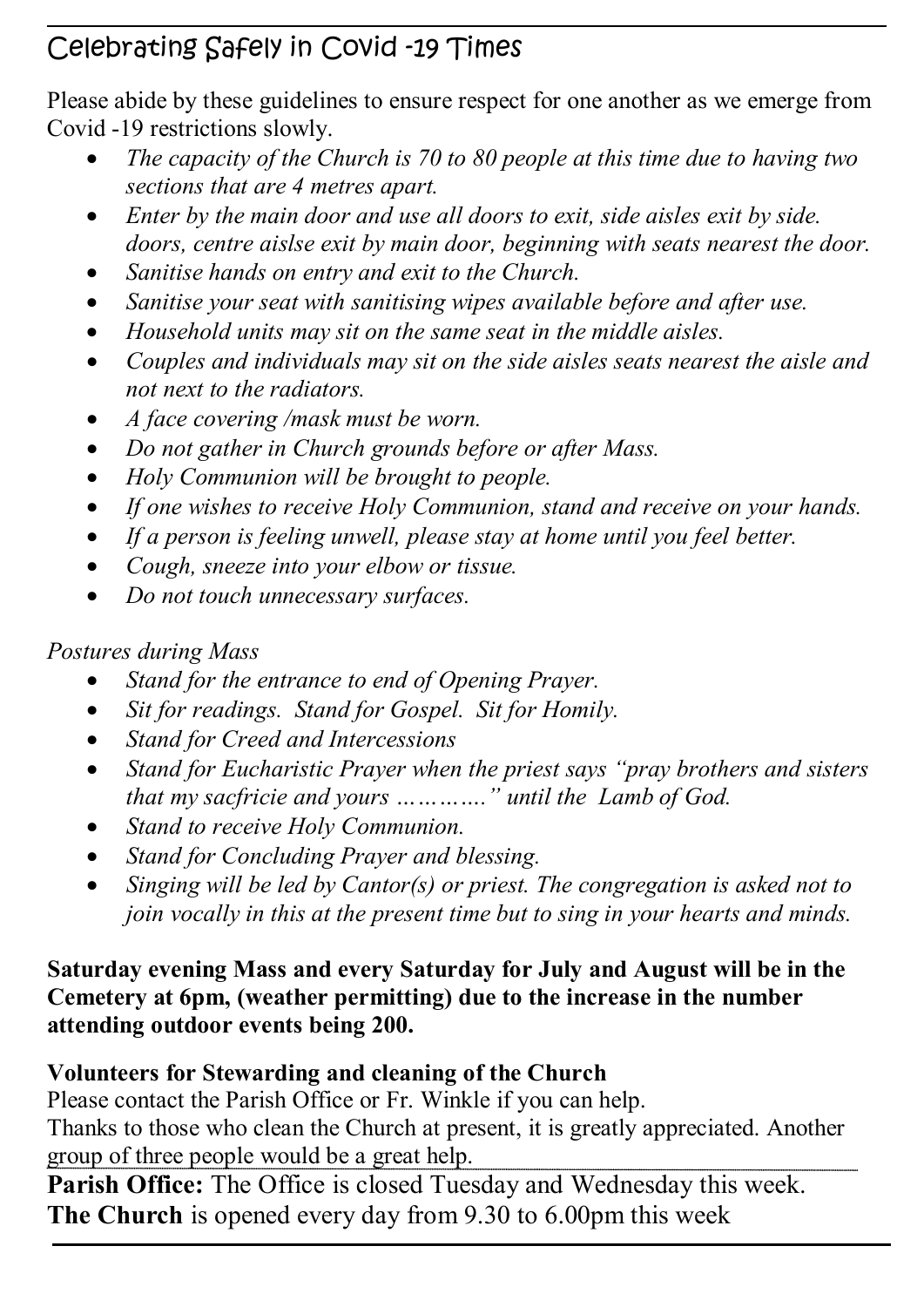### **Priests of the Parish**

V. Rev. Patrick Winkle P.P. 021 4882439 Rev. Danny Murphy, Coordinator for Mission and Ministry in the Diocese *Priest in Residence* Monsignor Denis Reidy Parish Email: carrigtwohillmasses@gmail.com **Parish Office St. Mary's Church** - 021 4533806

# **Vigil Mass**: **SUNDAY MASSES** 6.00p.m in St. Mary's Cemetery **Sunday Morning** 10.00 a.m. and 12 noon

**Confessions**: Available on request **Baptisms** Deferred at this time

#### **Weekday Masses:**

Monday to Friday: 10am and on Friday at 7.30pm

**Please pray for those who have died. May they rest in peace** We pray for those who died recently, Canon Donal O'Brien P.P. Ballyvourney, Canon Michael Harrington former P.P. of Buttevant and Nancy O'Sullivan of Dwyers Rd. Middleton: for Mary Lahive and Michael Curtin whose first anniversaries occur: for Martin McAteer whose mind occurs, and for those whose anniversaries occur at this time; Liam Harris, Stephen Cunningham, Paddy Coleman and Peadar Seymour.

**Download** the Parish website app onto phone to keep up to date.

**Anniversaries Masses** and months mind will be celebrated during weekday Masses at present except for those who had booked before the reopening.

#### **Pernament Diaconate**

The Bishop of Cloyne invites men between the ages of 30 and 60 who are interested in serving as Deacons in the Church to make contact with a view to exploring the possibility of undertaking formation with a view to ordination as Deacon. This ministry is open to men, either married or single, between the ages of 30 and 60. Leaving Certificate or its equivalent is required as well as a deep personal commitment to the Catholic faith. For further information please contact: Rev. Joseph O' Mahony, Macroom 086-8867936 or 026-4I 029 (in July) Rev William Bermingham, Youghal 083-8687196 or 024 91717 (in August)

**Adoration of the Blessed Sacrament** on Monday's will resume once enough people have committed to the period of Adoration from 11am to 6pm. At present 8 people have volunteered, 14 is the ideal number to ensure that the Blessed Sacrament is never left unattended.

#### **What do I need?**

In the last century, a tourist from America paid a visit to a renowned Polish Rabbi, Hofetz Chaim. He was astonished to see to see that the rabbi's house was only a simple room filled with books, plus a table and a bench. "Rabbi", asked the tourist, "Where is your furniture?" "Where is yours?" the rabbi repplied. "Mine?" asked the puzzled American. "But I am only a visitor here. I'm only passing through." "So am I", said the rabbi.